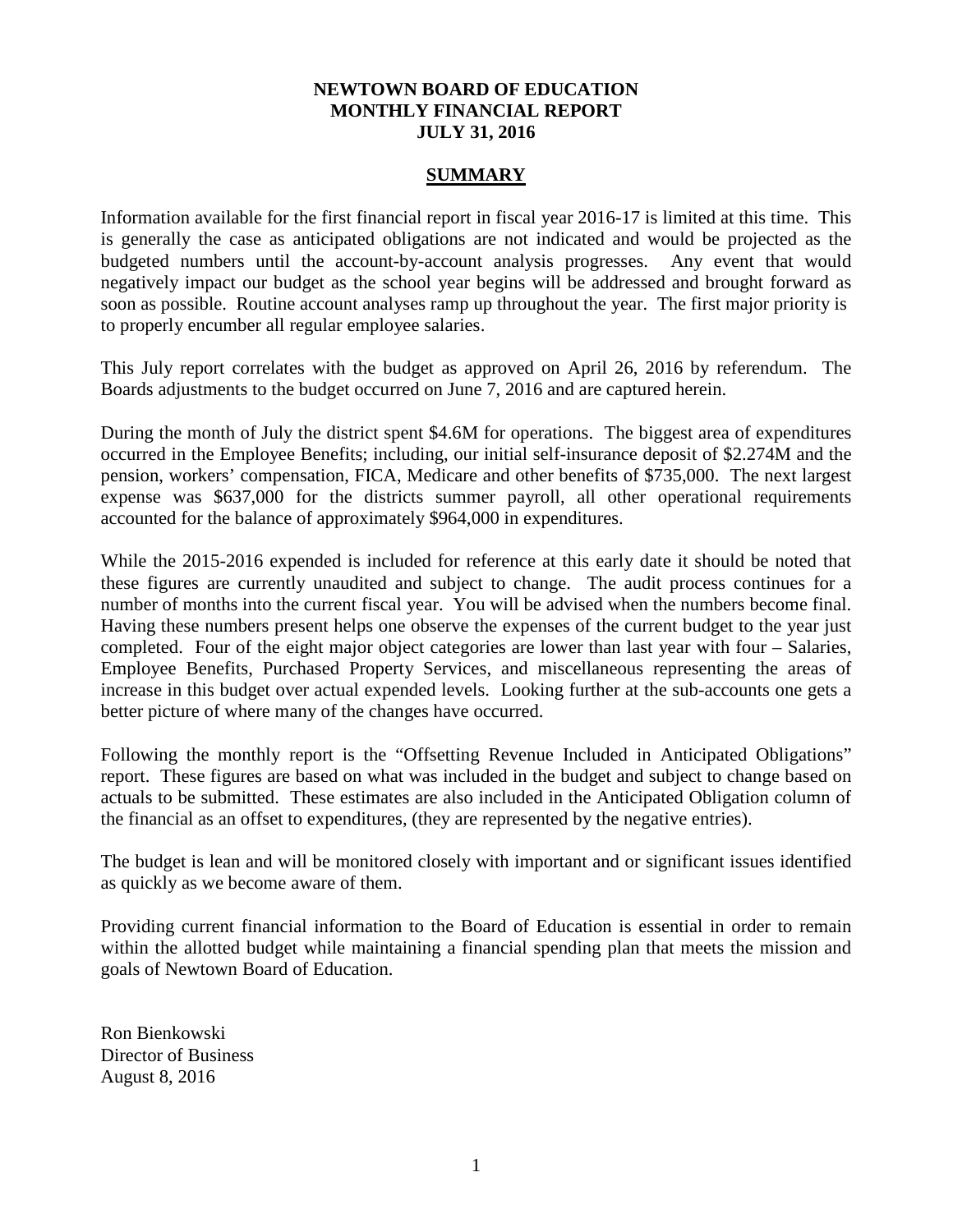# **TERMS AND DEFINITIONS**

The Newtown Board of Education's Monthly Financial Report provides summary financial information in the following areas:

- $\bullet$  Object Code a service or commodity obtained as the result of a specific expenditure defined by eight categories: Salaries, Employee Benefits, Professional Services, Purchased Property Services, Other Purchased Services, Supplies, Property, and Miscellaneous.
- Expense Category further defines the type of expense by Object Code
- Expended 2015-16 unaudited expenditures from the prior fiscal year (for comparison purposes)
- Approved Budget indicates a town approved financial plan used by the school district to achieve its goals and objectives.
- **THE TRANSFER** identified specific cross object codes requiring adjustments to provide adequate funding for the fiscal period. This includes all transfers made to date. (None at this time)
- Current Transfers identifies the recommended cross object codes for current month action. (None proposed at this time)
- **Current Budget** adjusts the Approved Budget calculating adjustments  $(+)$  or  $-)$  to the identified object codes.
- Year-To-Date Expended indicates the actual amount of cumulative expenditures processed by the school district through the month-end date indicated on the monthly budget summary report.
- Encumbered indicates approved financial obligations of the school district as a result of employee salary contracts, purchasing agreements, purchase orders, or other identified obligations not processed for payment by the date indicated on the monthly budget summary report.
- Balance calculates object code account balances subtracting expenditures and encumbrances from the current budget amount indicating accounts with unobligated balances or shortages.
- Anticipated Obligation is a column which provides a method to forecast expense category fund balances that have not been approved via an encumbrance, but are anticipated to be expended or remain with an account balance to maintain the overall budget funding level. Receivable revenue (i.e., grants) are included in this column which has the effect of netting the expected expenditure.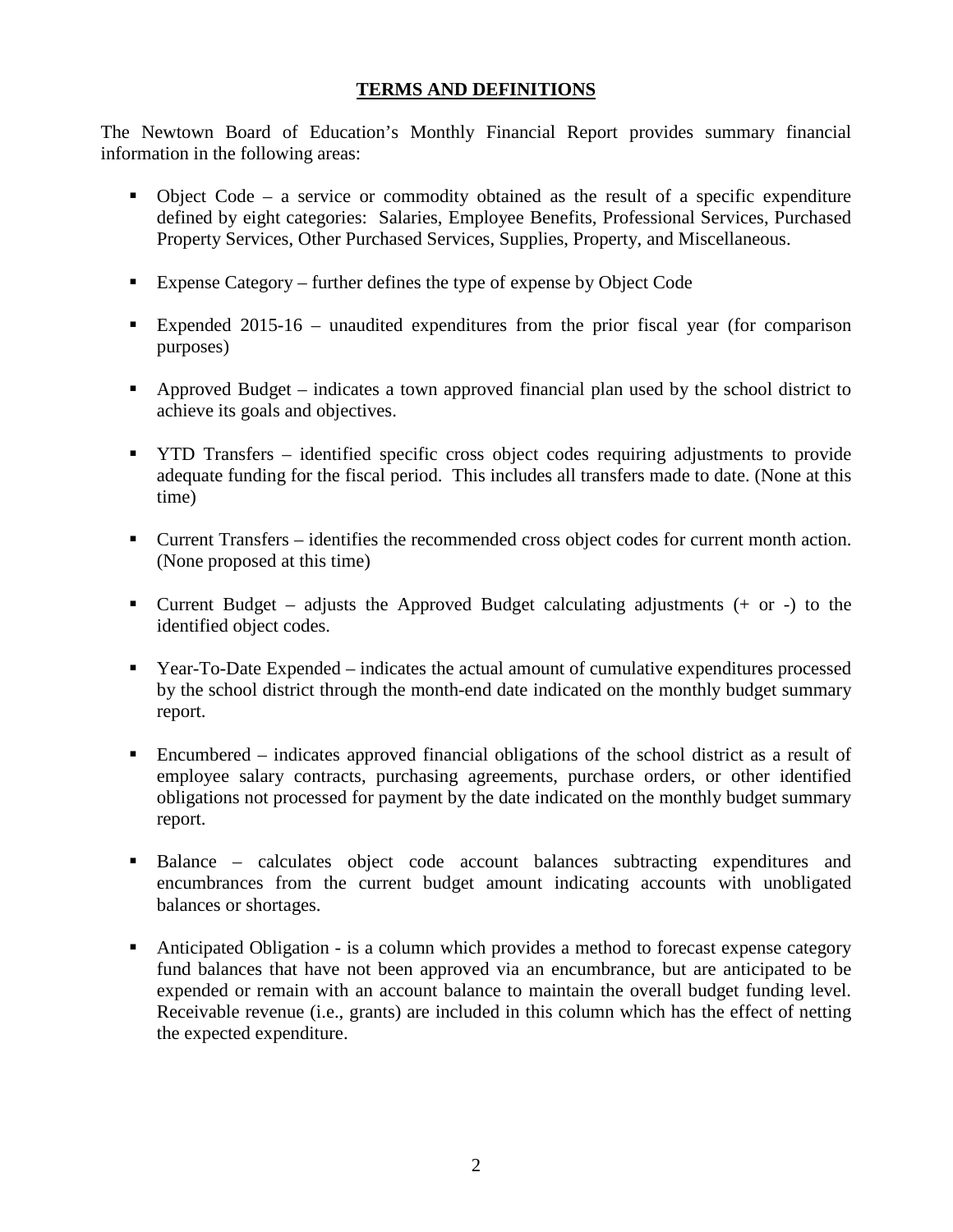Projected Balance - calculates the object code balances subtracting the Anticipated Obligations. These balances will move up and down as information is known and or decisions are anticipated or made about current and projected needs of the district.

The monthly budget summary report also provides financial information on the State of Connecticut grant reimbursement programs (Excess Cost and Agency Placement Grants and Magnet Grant Transportation). These reimbursement grants/programs are used to supplement local school district budget programs as follows:

Excess Cost Grant – this State of Connecticut reimbursement grant is used to support local school districts for education costs of identified special education students whose annual education costs exceed local prior year per pupil expenditure by 4 ½. Students placed by the Department of Child and Family Services (DCF) are reimbursed after the school district has met the prior year's per pupil expenditure. School districts report these costs annually in December and March of each fiscal year. State of Connecticut grant calculations are determined by reimbursing eligible costs (60%-100%) based on the SDE grant allocation and all other town submittals.

Magnet Transportation Grant – provides reimbursement of \$1,300 for local students attending approved Magnet school programs. The budgeted grant is \$62,400 for this year.

The last portion of the monthly budget summary reports school generated revenue that are anticipated revenue to the Town of Newtown. Fees and charges include:

- Local Tuition amounts the board receives from non-residents who pay tuition to attend Newtown schools. Primarily from staff members.
- $\blacksquare$  High school fees for three identified programs 1) high school sports participation fees, 2) parking permit fees and 3) child development fees.
- The final revenue is miscellaneous fees, which constitute refunds, rebates, prior year claims, etc.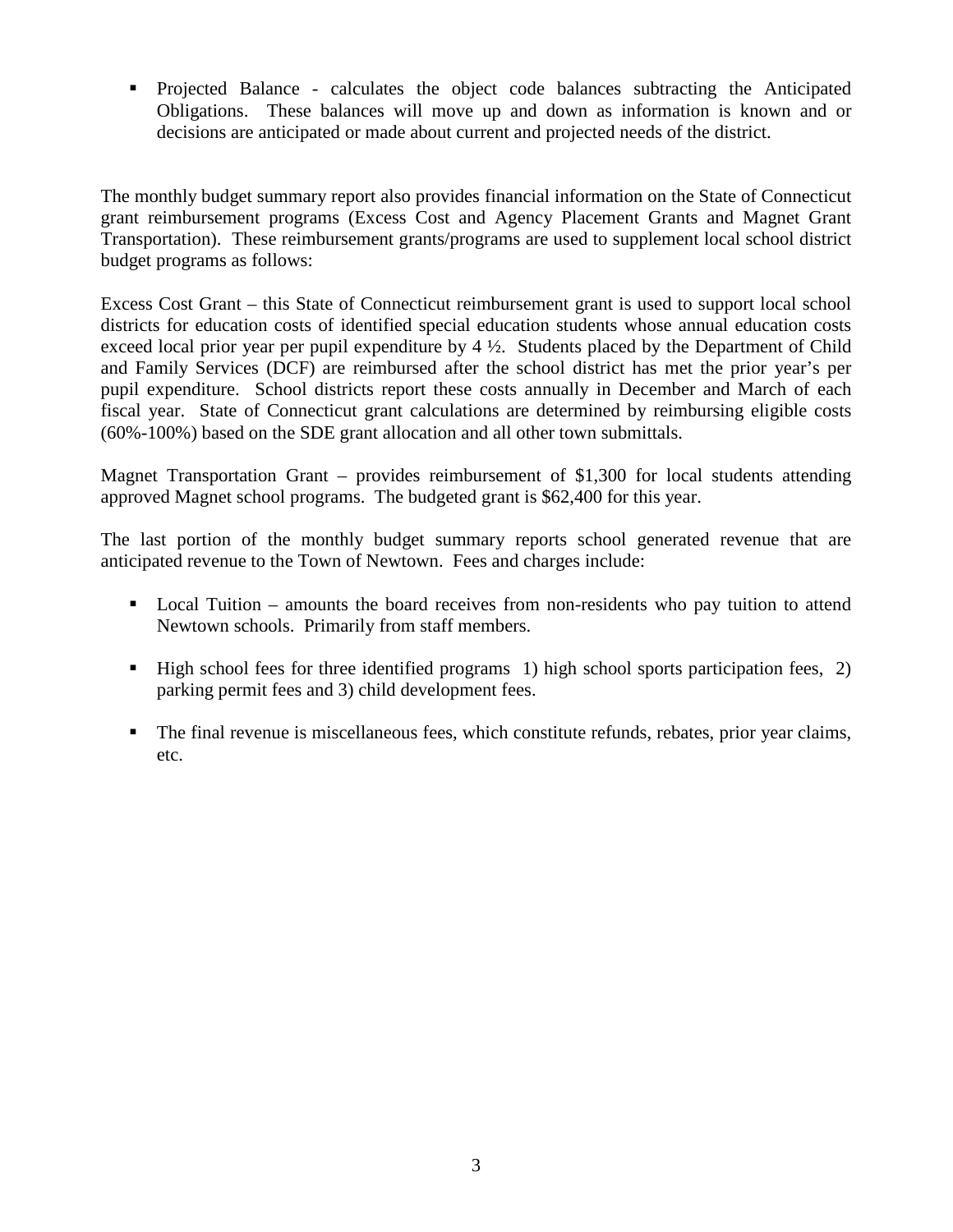## BUDGET SUMMARY REPORT

**Y T** FOR THE MONTH ENDING - JULY 31,2016

| <b>OBJEC</b> | T CODE EXPENSE CATEGORY          |     | <b>EXPENDED</b><br>2015 - 2016 |      | <b>APPROVED</b><br><b>BUDGET</b> |      | <b>CURRENT</b><br><b>TRANSFERS</b> |        | <b>CURRENT</b><br><b>BUDGET</b> |              | <b>YTD</b><br><b>EXPENDITURE</b> |      | <b>ENCUMBER</b>         |     | <b>BALANCE</b>             |      | ANTICIPATED PROJECTED<br><b>OBLIGATIONS</b> |      | <b>BALANCE</b>           |
|--------------|----------------------------------|-----|--------------------------------|------|----------------------------------|------|------------------------------------|--------|---------------------------------|--------------|----------------------------------|------|-------------------------|-----|----------------------------|------|---------------------------------------------|------|--------------------------|
|              | <b>GENERAL FUND BUDGET</b>       |     |                                |      |                                  |      |                                    |        |                                 |              |                                  |      |                         |     |                            |      |                                             |      |                          |
| 100          | <b>SALARIES</b>                  | \$  | 44,955,721                     |      | $$46,048,050$ \$                 |      |                                    |        | $-$ \$ 46,048,050 \$            |              | 636.996 \$                       |      |                         |     | 9,643,130 \$ 35,767,924 \$ |      |                                             |      | $(91,331)$ \$ 35,859,255 |
| 200          | <b>EMPLOYEE BENEFITS</b>         |     | 10,643,499                     |      | $$11,516,836$ \$                 |      | $\sim$                             |        | $$11,516,836$ \$                |              | 3,009,584                        | - \$ | 6,879,586 \$            |     | 1,627,666 \$               |      | $\sim$                                      | - \$ | 1,627,666                |
| 300          | <b>PROFESSIONAL SERVICES</b>     | \$. | 993,988 \$                     |      | 861,317 \$                       |      |                                    | $-$ \$ | 861,317 \$                      |              | 13,658 \$                        |      | 139,830 \$              |     | 707,829 \$                 |      | $(71,540)$ \$                               |      | 779,369                  |
| 400          | <b>PURCHASED PROPERTY SERV.</b>  | \$  | 1,866,180                      | S    | $2,086,253$ \$                   |      |                                    | $-$ \$ | $2,086,253$ \$                  |              | 147,525 \$                       |      | 717,606 \$              |     | 1,221,122 \$               |      | $-$ \$                                      |      | 1,221,122                |
| 500          | <b>OTHER PURCHASED SERVICES</b>  | \$  | 8,556,307                      | - \$ | 8,620,624 \$                     |      |                                    | $- S$  | 8,620,624 \$                    |              | 539,915                          | -S   | 3,725,787               | - S | 4,354,921 \$               |      | $(1,470,522)$ \$ 5,825,443                  |      |                          |
| 600          | <b>SUPPLIES</b>                  | \$. | 3,788,596                      | -\$  | 3,751,068 \$                     |      |                                    | $-$ \$ | 3,751,068 \$                    |              | $67,622$ \$                      |      | 436,962 \$              |     | 3,246,484 \$               |      | $\sim$                                      | -\$  | 3,246,484                |
| 700          | <b>PROPERTY</b>                  | \$  | 720,520                        | S    | 715,626 \$                       |      |                                    | $-$ \$ | 715.626 \$                      |              | 154,345 \$                       |      | 91,895 \$               |     | 469,386 \$                 |      | $\sim$                                      | -\$  | 469,386                  |
| 800          | <b>MISCELLANEOUS</b>             | S.  | 60,602                         | - \$ | $65,291$ \$                      |      |                                    | $- S$  | $65,291$ \$                     |              | 41,389 \$                        |      | $1,050$ \$              |     | $22,853$ \$                |      | $- S$                                       |      | 22,853                   |
|              | <b>TOTAL GENERAL FUND BUDGET</b> | \$  | 71,585,413   \$73,665,065 \$   |      |                                  |      |                                    |        | $-$ \$ 73,665,065 \$            |              |                                  |      | 4,611,033 \$ 21,635,847 |     | $$47,418,185$ \$           |      | $(1,633,393)$ \$ 49,051,578                 |      |                          |
| 900          | <b>TRANSFER NON-LAPSING</b>      | \$  | 2,533                          |      |                                  |      |                                    |        |                                 |              |                                  |      |                         |     |                            |      |                                             |      |                          |
|              | <b>GRAND TOTAL</b>               |     | $$71,587,946$ $$73,665,065$    |      |                                  | - \$ |                                    |        | \$73,665,065                    | $\mathbf{s}$ | 4.611.033                        | -SS  | 21,635,847              |     | \$47,418,185               | - \$ | $(1,633,393)$ \$ 49,051,578                 |      |                          |

*(Unaudited)*

ä,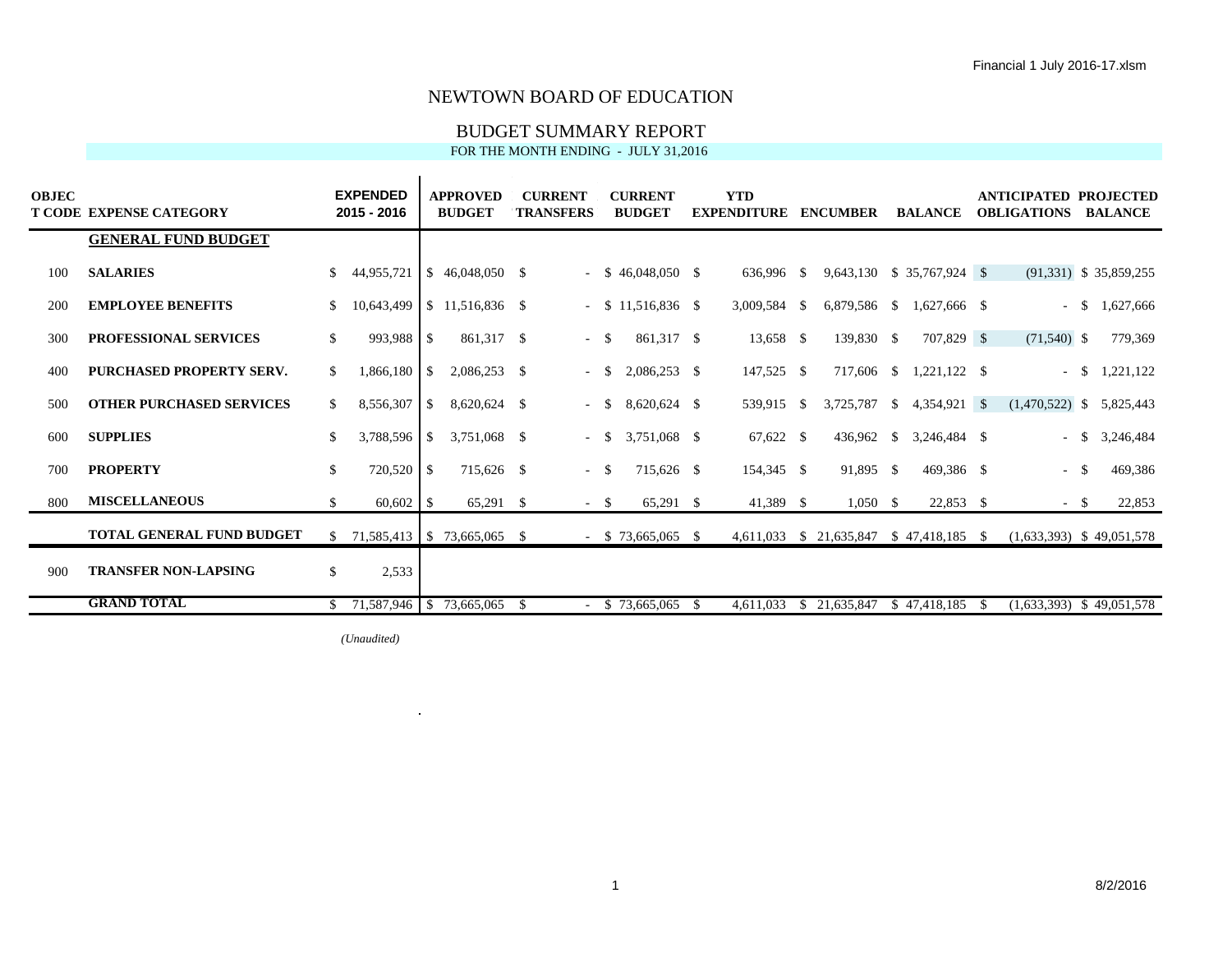## BUDGET SUMMARY REPORT

| <b>OBJEC</b> | <b>T CODE EXPENSE CATEGORY</b>      |                | <b>EXPENDED</b><br>2015 - 2016 |                | <b>APPROVED</b><br><b>BUDGET</b> |      | <b>CURRENT</b><br><b>TRANSFERS</b> |     | <b>CURRENT</b><br><b>BUDGET</b> | <b>YTD</b><br><b>EXPENDITURE ENCUMBER</b> |            |              |      | <b>BALANCE</b>             | <b>ANTICIPATED PROJECTED</b><br><b>OBLIGATIONS BALANCE</b> |      |                          |
|--------------|-------------------------------------|----------------|--------------------------------|----------------|----------------------------------|------|------------------------------------|-----|---------------------------------|-------------------------------------------|------------|--------------|------|----------------------------|------------------------------------------------------------|------|--------------------------|
| 100          | <b>SALARIES</b>                     |                |                                |                |                                  |      |                                    |     |                                 |                                           |            |              |      |                            |                                                            |      |                          |
|              | <b>Administrative Salaries</b>      | S.             | 3,151,698                      | $\mathbb{S}$   | 3,279,499                        |      |                                    | \$  | 3,279,499 \$                    | 234,989                                   | - \$       | 2,902,296 \$ |      | 142,215 \$                 | $\sim$                                                     | -\$  | 142,215                  |
|              | Teachers & Specialists Salaries     | \$             | 30,052,327                     |                | \$ 30,360,859                    |      |                                    |     | $$30,360,859$ \$                | 32,411 \$                                 |            | 48,375       |      |                            |                                                            |      | $(14,509)$ \$ 30,294,582 |
|              | <b>Early Retirement</b>             | \$             | $92,500$ \$                    |                | 92,500                           |      |                                    | \$  | 92,500 \$                       | 52,500 \$                                 |            |              | - \$ | $40,000$ \$                | $-$ \$                                                     |      | 40,000                   |
|              | Continuing Ed./Summer School        | \$             | 86,725                         | $\vert$ \$     | 93,673                           |      |                                    | \$  | 93,673 \$                       | 19,489 \$                                 |            | 42,619 \$    |      | 31,565 \$                  | $\sim$                                                     | - \$ | 31,565                   |
|              | Homebound & Tutors Salaries         | \$             |                                |                | 313,957                          |      |                                    | \$  | 313,957 \$                      | $1,851$ \$                                |            | 44,074 \$    |      | 268,032 \$                 | - \$                                                       |      | 268,032                  |
|              | <b>Certified Substitutes</b>        | \$             | 541,936 \$                     |                | 612,194                          |      |                                    | \$  | 612,194 \$                      |                                           | $-$ \$     | $-$ \$       |      | 612,194 \$                 | $\sim$                                                     | - \$ | 612,194                  |
|              | Coaching/Activities                 | \$             | 533,857 \$                     |                | 552,240                          |      |                                    | \$  | 552,240 \$                      |                                           | - \$       | - \$         |      | 552,240 \$                 |                                                            |      | 552,240                  |
|              | Staff & Program Development         | \$             | 147,350 \$                     |                | 118,642                          |      |                                    | \$  | 118,642 \$                      |                                           | $-$ \$     | $-5$         |      | 118,642 \$                 | $- S$                                                      |      | 118,642                  |
|              | <b>CERTIFIED SALARIES</b>           | $\mathbb{S}^-$ | 34,876,815                     |                | $$35,423,564$ \;                 |      |                                    |     | $$35,423,564$ \ \$              | 341,240 \$                                |            |              |      | 3,037,364 \$ 32,044,960 \$ |                                                            |      | $(14,509)$ \$ 32,059,469 |
|              | Supervisors/Technology Salaries     | \$             | 762,380                        | \$             | 774,426                          |      |                                    | \$  | 774,426 \$                      | 45,184 \$                                 |            | 707,808 \$   |      | 21,434 \$                  | $-$ \$                                                     |      | 21,434                   |
|              | Clerical & Secretarial salaries     | \$             | 2,077,293                      | <sup>\$</sup>  | 2,113,795                        |      |                                    | \$  | 2,113,795 \$                    | 62,803 \$                                 |            | 1,912,697 \$ |      | 138,294 \$                 |                                                            | -\$  | 138,294                  |
|              | <b>Educational Assistants</b>       | \$             | 2,081,240                      | \$             | 2,195,075                        |      |                                    | \$  | 2,195,075 \$                    | 14,452 \$                                 |            | 451,220 \$   |      | 1,729,402 \$               | $(17,599)$ \$                                              |      | 1,747,001                |
|              | Nurses & Medical advisors           | \$             | 689,039 \$                     |                | 740,966                          |      |                                    | \$  | 740,966 \$                      |                                           | $-$ \$     | 51,536 \$    |      | 689,431 \$                 | $(1,807)$ \$                                               |      | 691,238                  |
|              | Custodial & Maintenance Salaries    | \$             | 2,856,536                      | $\mathbb{S}$   | 2,937,449                        |      |                                    | \$  | 2,937,449 \$                    | 132,966                                   | $^{\circ}$ | 2,779,476 \$ |      | 25,008 \$                  | $-$ \$                                                     |      | 25,008                   |
|              | <b>Bus Drivers salaries</b>         | \$             |                                | \$             | 37,240                           |      |                                    | \$  | 37,240 \$                       |                                           | - \$       |              | - \$ | 37,240 \$                  | $- S$                                                      |      | 37,240                   |
|              | Career/Job salaries                 | \$             | 195,433 \$                     |                | 177,557                          |      |                                    | \$  | 177,557 \$                      | 4,827 \$                                  |            | 129,984 \$   |      | 42,746 \$                  | $-$ \$                                                     |      | 42,746                   |
|              | Special Education Services Salaries | \$             | $905,457$ \$                   |                | 1,038,077                        |      |                                    | \$  | 1,038,077 \$                    | 16,817 \$                                 |            | 300,976 \$   |      | 720,284 \$                 | $(57, 416)$ \$                                             |      | 777,700                  |
|              | Attendance & Security Salaries      | \$             | 245,476 \$                     |                | 299,909                          |      |                                    | \$  | 299,909 \$                      | 11,087 \$                                 |            | 272,069 \$   |      | $16,753$ \$                | $-5$                                                       |      | 16,753                   |
|              | Extra Work - Non-Cert               | \$             | 73,181                         | $\overline{1}$ | 74,902                           |      |                                    | \$  | 74,902 \$                       | $6,220$ \$                                |            | $-$ \$       |      | 68,682 \$                  | $-$ \$                                                     |      | 68,682                   |
|              | Custodial & Maintenance. Overtime   | \$             | 160,542 \$                     |                | 199,090                          |      |                                    | \$  | 199,090 \$                      | 1,400S                                    |            | $-5$         |      | 197,690 \$                 | $\sim$                                                     | - \$ | 197,690                  |
|              | Civic activities/Park & Rec         | \$             | 32,329                         | <sup>\$</sup>  | 36,000                           |      |                                    | \$  | $36,000$ \$                     |                                           | $-$ \$     | $-5$         |      | $36,000$ \$                | $-5$                                                       |      | 36,000                   |
|              | NON-CERTIFIED SALARIES              | \$             | 10,078,907                     | \$             | 10,624,486 \$                    |      |                                    |     | $$10,624,486$ \;                | 295,756                                   | - \$       | 6,605,766    |      | $$3,722,964$ \;            |                                                            |      | $(76,822)$ \$ 3,799,786  |
|              | <b>SUBTOTAL SALARIES</b>            | \$             | 44,955,721                     | \$             | 46,048,050                       | - \$ |                                    | -SS | 46,048,050 \$                   | 636,996 \$                                |            |              |      | 9,643,130 \$ 35,767,924 \$ |                                                            |      | $(91,331)$ \$ 35,859,255 |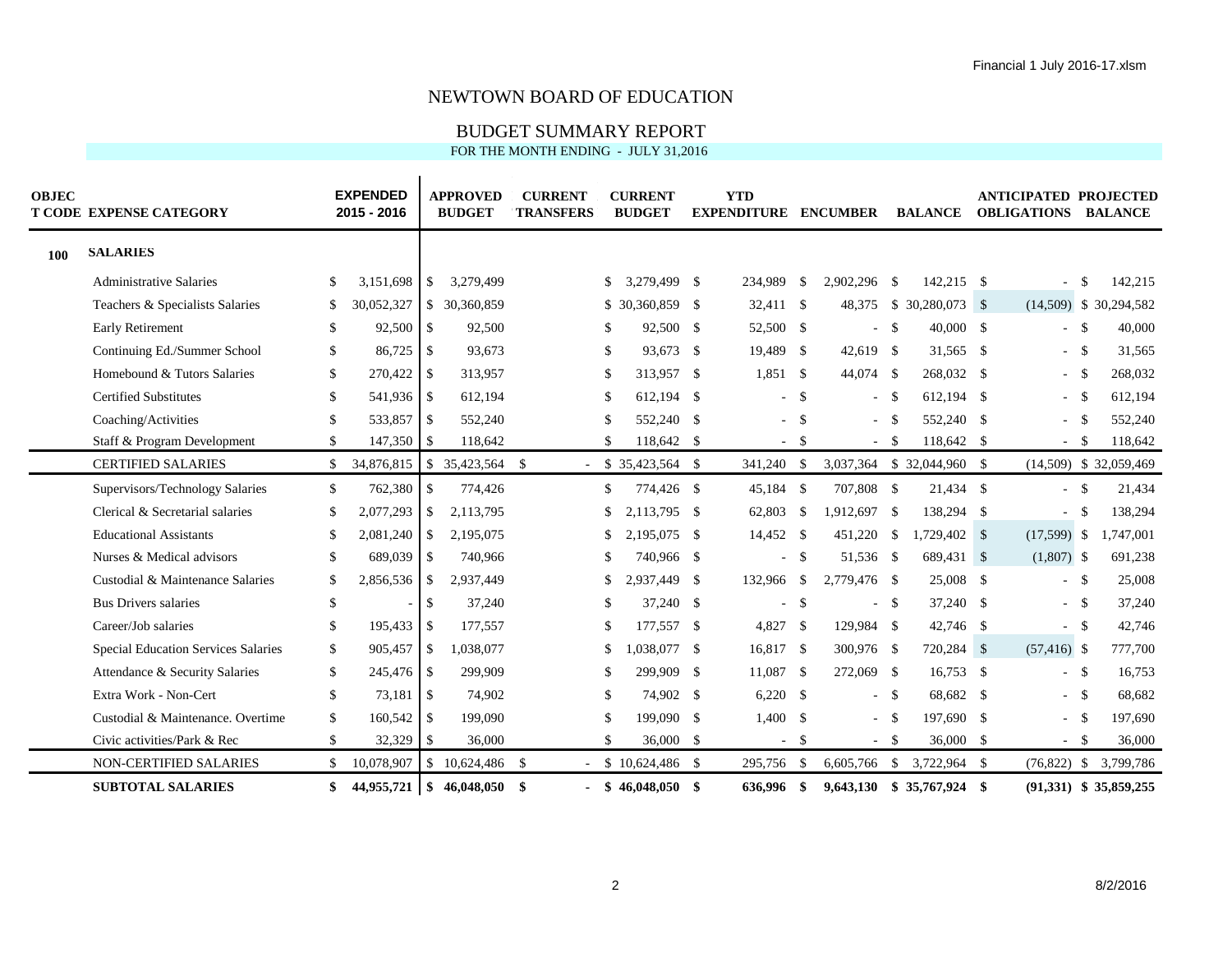## BUDGET SUMMARY REPORT

| <b>OBJEC</b> | <b>T CODE EXPENSE CATEGORY</b>     | <b>EXPENDED</b><br>2015 - 2016 |                          | <b>APPROVED</b><br><b>BUDGET</b> |     | <b>CURRENT</b><br><b>TRANSFERS</b> |      | <b>CURRENT</b><br><b>BUDGET</b> | <b>YTD</b><br><b>EXPENDITURE</b> |              | <b>ENCUMBER</b> |      | <b>BALANCE</b> | <b>ANTICIPATED PROJECTED</b><br><b>OBLIGATIONS</b> |      | <b>BALANCE</b> |
|--------------|------------------------------------|--------------------------------|--------------------------|----------------------------------|-----|------------------------------------|------|---------------------------------|----------------------------------|--------------|-----------------|------|----------------|----------------------------------------------------|------|----------------|
| 200          | <b>EMPLOYEE BENEFITS</b>           |                                |                          |                                  |     |                                    |      |                                 |                                  |              |                 |      |                |                                                    |      |                |
|              | Medical & Dental Expenses          | \$<br>8,184,758                | <sup>\$</sup>            | 8.835.765                        |     |                                    | \$   | 8.835.765 \$                    | 2,274,154                        | - \$         | 6.514.271 \$    |      | 47,340 \$      | $\sim$                                             | -\$  | 47,340         |
|              | Life Insurance                     | \$                             |                          | 86,329                           |     |                                    | \$   | 86,329 \$                       | $6,739$ \$                       |              |                 | $-5$ | 79,590 \$      | $\sim$                                             | - \$ | 79,590         |
|              | FICA & Medicare                    | \$<br>$1,344,106$ \$           |                          | 1,400,448                        |     |                                    | \$   | 1.400.448 \$                    | 30,718 \$                        |              |                 | $-5$ | 1,369,730 \$   | $\sim$                                             | -S   | ,369,730       |
|              | Pensions                           | \$<br>501,410 \$               |                          | 572,848                          |     |                                    | \$   | 572,848 \$                      | 555,022 \$                       |              | $4,711$ \$      |      | $13,115$ \$    | $-$ \$                                             |      | 13,115         |
|              | Unemployment & Employee Assist.    | \$<br>25,567                   | $\overline{1}$           | 92,000                           |     |                                    | \$   | 92,000 \$                       | 600 \$                           |              |                 | - \$ | 91,400 \$      | $-$ \$                                             |      | 91,400         |
|              | Workers Compensation               | \$<br>502,926 \$               |                          | 529,446                          |     |                                    | \$   | 529,446 \$                      | 142,351 \$                       |              | 360,605         | - \$ | 26,490 \$      | $-$ \$                                             |      | 26,490         |
|              | <b>SUBTOTAL EMPLOYEE BENEFITS</b>  | 10,643,499                     |                          | $$11,516,836$ \$                 |     |                                    | - \$ | 11,516,836 \$                   | 3,009,584                        | - \$         | 6,879,586 \$    |      | 1,627,666 \$   | $\sim$                                             | - \$ | 1,627,666      |
| 300          | PROFESSIONAL SERVICES              |                                |                          |                                  |     |                                    |      |                                 |                                  |              |                 |      |                |                                                    |      |                |
|              | <b>Professional Services</b>       | \$                             |                          | 647,822                          |     |                                    | \$   | 647,822 \$                      | $9.163$ \$                       |              | 102,450 \$      |      | 536,209 \$     | $(71,540)$ \$                                      |      | 607,749        |
|              | Professional Educational Ser.      | \$<br>123,873 \$               |                          | 213,495                          |     |                                    | \$   | 213,495 \$                      | $4,495$ \$                       |              | 37,380          | - \$ | 171,620 \$     | $-$ \$                                             |      | 171,620        |
|              | <b>SUBTOTAL PROFESSIONAL SVCS</b>  | \$<br>993,988 \$               |                          | 861,317 \$                       |     | - \$                               |      | 861,317 \$                      | 13,658 \$                        |              | 139,830 \$      |      | 707,829 \$     | $(71,540)$ \$                                      |      | 779,369        |
| 400          | <b>PURCHASED PROPERTY SVCS</b>     |                                |                          |                                  |     |                                    |      |                                 |                                  |              |                 |      |                |                                                    |      |                |
|              | Buildings & Grounds Services       | \$<br>$612,204$ \$             |                          | 714,500                          |     |                                    | \$   | 714,500 \$                      | 104,090 \$                       |              | 411,072 \$      |      | 199.338 \$     | $\sim$                                             | -\$  | 199,338        |
|              | Utility Services - Water & Sewer   | \$<br>131,078 \$               |                          | 125,000                          |     |                                    | \$   | 125,000 \$                      | $\sim$                           | - \$         |                 | $-5$ | 125,000 \$     | $-$ \$                                             |      | 125,000        |
|              | Building, Site & Emergency Repairs | \$<br>406,991                  | $\vert$ \$               | 460,850                          |     |                                    | \$   | 460,850 \$                      | 432 \$                           |              | 47,689 \$       |      | 412,729 \$     | $\sim$ .                                           | - \$ | 412,729        |
|              | <b>Equipment Repairs</b>           | \$<br>220,021                  | $\overline{\phantom{a}}$ | 291.511                          |     |                                    | \$   | 291.511 \$                      | 12,581 \$                        |              | 10.970S         |      | 267,960 \$     | $\sim$                                             | - \$ | 267,960        |
|              | Rentals - Building & Equipment     | \$<br>297,461                  | $\vert$ \$               | 302,392                          |     |                                    | \$   | 302,392 \$                      | 8,339 \$                         |              | 200,332 \$      |      | 93,721 \$      | $\sim$                                             | - \$ | 93,721         |
|              | Building & Site Improvements       | \$<br>198,425                  | $\overline{1}$           | 192,000                          |     |                                    | \$   | 192,000 \$                      | 22,082                           | $\mathbf{s}$ | 47,544          | - \$ | 122,374 \$     | $\sim$                                             | - \$ | 122,374        |
|              | <b>SUBTOTAL PUR. PROPERTY SER.</b> | \$<br>1,866,180                | - \$                     | 2,086,253                        | -\$ |                                    | - \$ | $2,086,253$ \$                  | 147,525 \$                       |              | 717.606         | \$   | $1,221,122$ \$ |                                                    | -S   | 1,221,122      |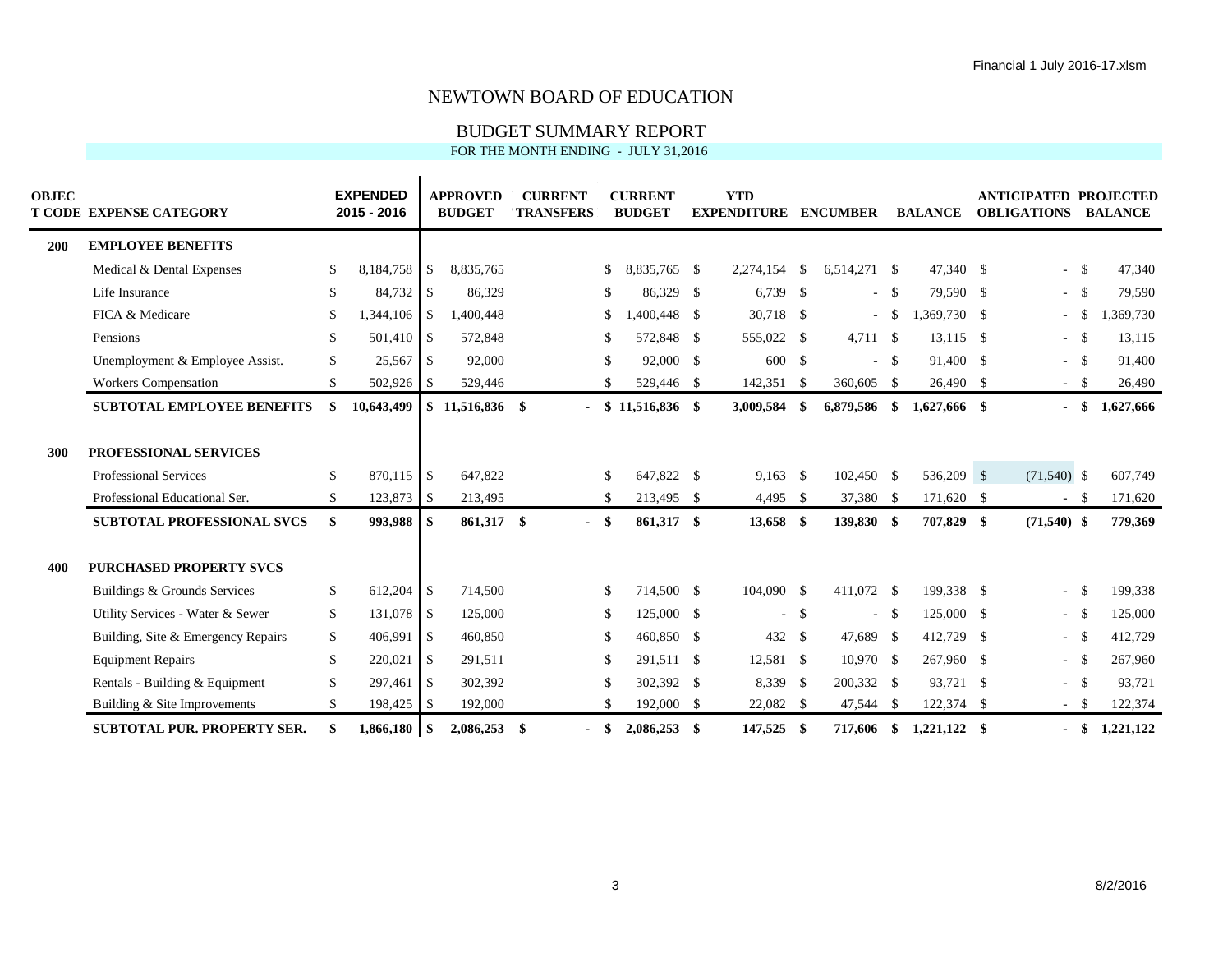## BUDGET SUMMARY REPORT

| <b>OBJEC</b> | <b>T CODE EXPENSE CATEGORY</b>         |     | <b>EXPENDED</b><br>2015 - 2016 |                | <b>APPROVED</b><br><b>BUDGET</b> | <b>CURRENT</b><br><b>TRANSFERS</b> |      | <b>CURRENT</b><br><b>BUDGET</b> | <b>YTD</b><br><b>EXPENDITURE</b> |        | <b>ENCUMBER</b> |        | <b>BALANCE</b>  | ANTICIPATED PROJECTED<br><b>OBLIGATIONS</b> |      | <b>BALANCE</b> |
|--------------|----------------------------------------|-----|--------------------------------|----------------|----------------------------------|------------------------------------|------|---------------------------------|----------------------------------|--------|-----------------|--------|-----------------|---------------------------------------------|------|----------------|
| 500          | <b>OTHER PURCHASED SERVICES</b>        |     |                                |                |                                  |                                    |      |                                 |                                  |        |                 |        |                 |                                             |      |                |
|              | <b>Contracted Services</b>             | \$  | 463,370 \$                     |                | 463,861                          |                                    | \$   | 463.861 \$                      | 134,587 \$                       |        | 67.104 \$       |        | 262,170 \$      | $\sim$                                      | -\$  | 262,170        |
|              | <b>Transportation Services</b>         | \$  | 4,005,405                      | <sup>\$</sup>  | 4,193,260                        |                                    | \$   | 4,193,260 \$                    |                                  | $-$ \$ |                 | $-$ \$ | $4,193,260$ \$  | $(333,870)$ \$                              |      | 4,527,130      |
|              | Insurance - Property & Liability       | \$  | 351,478                        | - \$           | 368,060                          |                                    | \$   | 368,060 \$                      | 132,873 \$                       |        | 246,369 \$      |        | $(11,183)$ \$   | $\sim$                                      |      | (11, 183)      |
|              | Communications                         | \$  | 125,067                        | $\vert$ \$     | 140,705                          |                                    | \$   | 140,705 \$                      | 13,627 \$                        |        | 113,865 \$      |        | 13,213 \$       | $-$ \$                                      |      | 13,213         |
|              | <b>Printing Services</b>               | \$  |                                |                | 36,627                           |                                    | \$   | 36,627 \$                       | 144S                             |        | $2,924$ \$      |        | 33,559 \$       | $\sim$                                      | - \$ | 33,559         |
|              | Tuition - Out of District              | \$. | 3,340,004                      | <sup>\$</sup>  | 3,191,564                        |                                    | \$   | 3,191,564 \$                    | 256,620                          | \$     | 3,277,790 \$    |        | $(342, 846)$ \$ | $(1,136,652)$ \$                            |      | 793,806        |
|              | Student Travel & Staff Mileage         | S.  | 239,559 \$                     |                | 226,547                          |                                    | \$   | 226,547 \$                      | $2,064$ \$                       |        | $17,735$ \$     |        | 206,748 \$      | $\sim$                                      | - \$ | 206,748        |
|              | <b>SUBTOTAL OTHER PURCHASED SEI \$</b> |     | 8,556,307                      | -S             | 8,620,624 \$                     |                                    |      | $8,620,624$ \$                  | 539,915                          | \$     | 3,725,787       | \$     | 4,354,921 \$    | (1,470,522)                                 | -\$  | 5,825,443      |
| -600         | <b>SUPPLIES</b>                        |     |                                |                |                                  |                                    |      |                                 |                                  |        |                 |        |                 |                                             |      |                |
|              | Instructional & Library Supplies       | \$  | 699,031                        | $\overline{1}$ | 860,268                          |                                    | \$   | 860.268 \$                      | $37,144$ \$                      |        | 197,103 \$      |        | 626,022 \$      | $\sim$                                      | -\$  | 626,022        |
|              | Software, Medical & Office Sup.        | \$  | 147,019 \$                     |                | 189,520                          |                                    | \$   | 189,520 \$                      | 4,817 \$                         |        | 46,341 \$       |        | 138,362 \$      | $-5$                                        |      | 138,362        |
|              | <b>Plant Supplies</b>                  | \$  | 288,981                        | $\vert$ \$     | 411,000                          |                                    | \$   | 411,000 \$                      | 23,192 \$                        |        | 136,262 \$      |        | 251,546 \$      | $\sim$                                      |      | 251,546        |
|              | Electric                               | \$. | 1,513,972                      | <sup>S</sup>   | 1,348,936                        |                                    | \$   | 1,348,936 \$                    | 379 \$                           |        |                 | $-$ \$ | 1,348,557 \$    | $\sim$                                      |      | 1,348,557      |
|              | Propane & Natural Gas                  | \$  | $250,512$ \$                   |                | 343,667                          |                                    | \$   | 343,667 \$                      |                                  | $-$ \$ |                 | $-$ \$ | 343,667 \$      | $\sim$                                      |      | 343,667        |
|              | Fuel Oil                               | \$  | $475,015$ \\$                  |                | 210,944                          |                                    | \$   | 210,944 \$                      |                                  | $-$ \$ |                 | $-$ \$ | 210,944 \$      | $\sim$                                      | - \$ | 210,944        |
|              | Fuel For Vehicles & Equip.             | \$  | 290,269 \$                     |                | 209,268                          |                                    | \$   | 209,268 \$                      |                                  | $-$ \$ |                 | $-$ \$ | 209,268 \$      | $\sim$                                      |      | 209,268        |
|              | Textbooks                              | \$  | $123,796$ \$                   |                | 177,465                          |                                    | \$   | 177,465 \$                      | 2,089                            | - \$   | 57,257          | -S     | 118,119 \$      | $\sim$                                      | - \$ | 118,119        |
|              | <b>SUBTOTAL SUPPLIES</b>               | \$  |                                |                | 3,751,068                        | - \$                               | - \$ | 3,751,068 \$                    | $67,622$ \$                      |        | 436.962         | S.     | 3,246,484 \$    | $\sim$                                      | - \$ | 3,246,484      |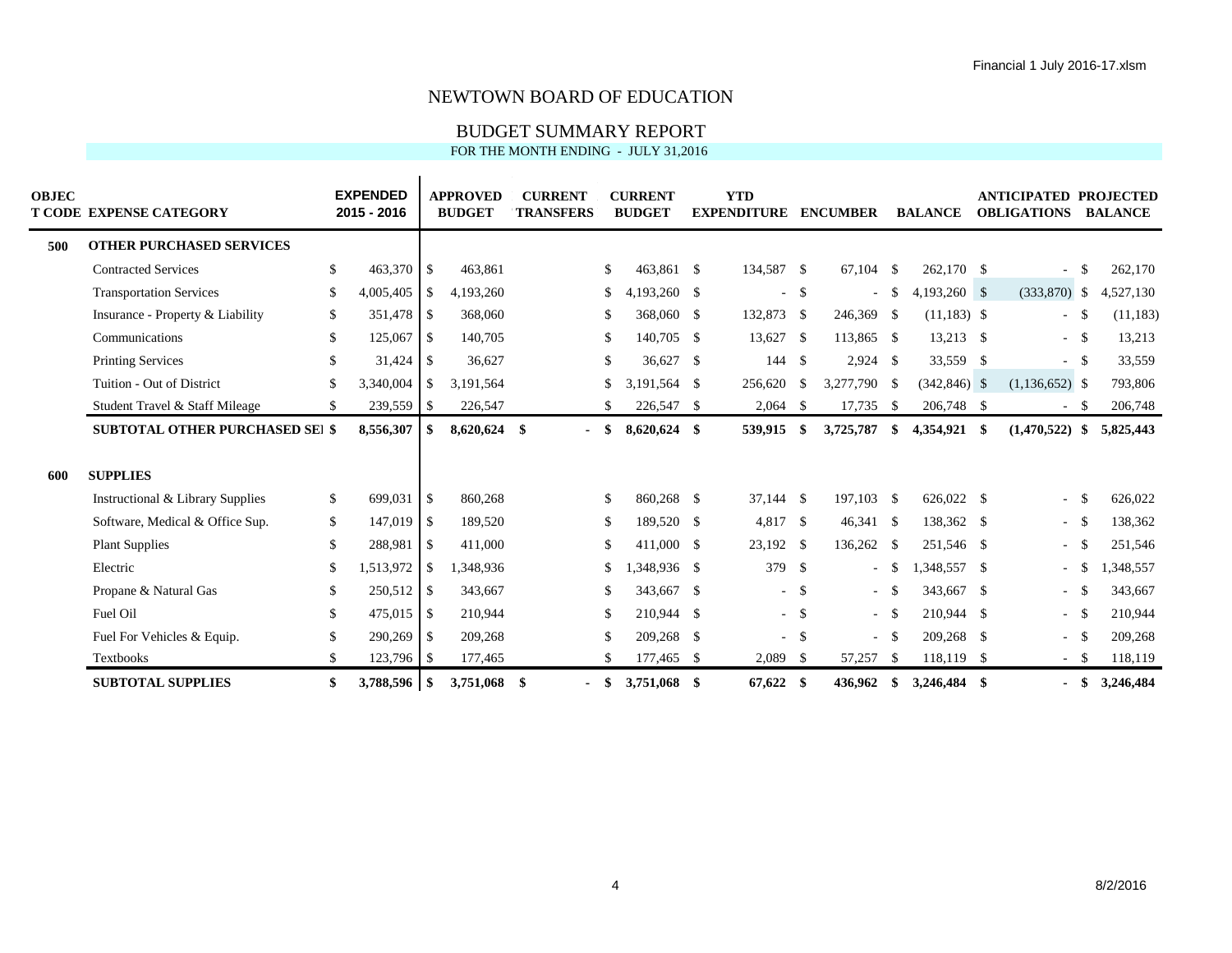## BUDGET SUMMARY REPORT

| <b>OBJEC</b> | T CODE EXPENSE CATEGORY       |    | <b>EXPENDED</b><br>2015 - 2016 |      | <b>APPROVED</b><br><b>BUDGET</b> |     | <b>CURRENT</b><br><b>TRANSFERS</b> |      | <b>CURRENT</b><br><b>BUDGET</b> | <b>YTD</b><br><b>EXPENDITURE</b> |        | <b>ENCUMBER</b>  |        | <b>BALANCE</b> | <b>ANTICIPATED</b><br><b>OBLIGATIONS</b> | <b>PROJECTED</b><br><b>BALANCE</b> |
|--------------|-------------------------------|----|--------------------------------|------|----------------------------------|-----|------------------------------------|------|---------------------------------|----------------------------------|--------|------------------|--------|----------------|------------------------------------------|------------------------------------|
| 700          | <b>PROPERTY</b>               |    |                                |      |                                  |     |                                    |      |                                 |                                  |        |                  |        |                |                                          |                                    |
|              | Capital Improvements (Sewers) | \$ | 124,177                        | -\$  | 124,177                          |     |                                    | \$   | $124,177$ \$                    |                                  | $-$ \$ |                  | $-$ \$ | $124,177$ \$   | $\sim$                                   | 124,177                            |
|              | <b>Technology Equipment</b>   | \$ | 549,253                        | -S   | 525,000                          |     |                                    |      | 525,000 \$                      | 154,345 \$                       |        | 89,895 \$        |        | 280,760 \$     | $\sim$                                   | 280,760                            |
|              | Other Equipment               | \$ | 47,090                         | - S  | 66,449                           |     |                                    | \$   | 66,449 \$                       |                                  | $-$ \$ | $2,000 \quad$ \$ |        | 64,449 \$      | $\sim$                                   | 64,449                             |
|              | <b>SUBTOTAL PROPERTY</b>      | \$ | 720,520                        | - SS | 715,626 \$                       |     | - \$                               |      | 715,626 \$                      | 154,345 \$                       |        | 91,895           | - \$   | 469,386 \$     | $\sim$                                   | 469,386                            |
| 800          | <b>MISCELLANEOUS</b>          |    |                                |      |                                  |     |                                    |      |                                 |                                  |        |                  |        |                |                                          |                                    |
|              | Memberships                   | S. | 60,602                         | - \$ | 65,291                           |     |                                    |      | 65,291 \$                       | 41,389 \$                        |        | $1,050 \quad$ \$ |        | $22,853$ \$    | $\sim$                                   | 22,853                             |
|              | <b>SUBTOTAL MISCELLANEOUS</b> | \$ | 60,602                         | - 56 | $65,291$ \$                      |     | - \$                               |      | $65,291$ \$                     | 41,389 \$                        |        | $1,050$ \$       |        | 22,853 \$      | $\sim$                                   | 22,853                             |
|              | <b>TOTAL LOCAL BUDGET</b>     |    |                                |      | 73,665,065                       | -SS | $\sim$                             | - \$ | 73,665,065                      | 4,611,033                        | ъ.     | 21,635,847       |        | \$47,418,185   | $(1,633,393)$ \$ 49,051,578              |                                    |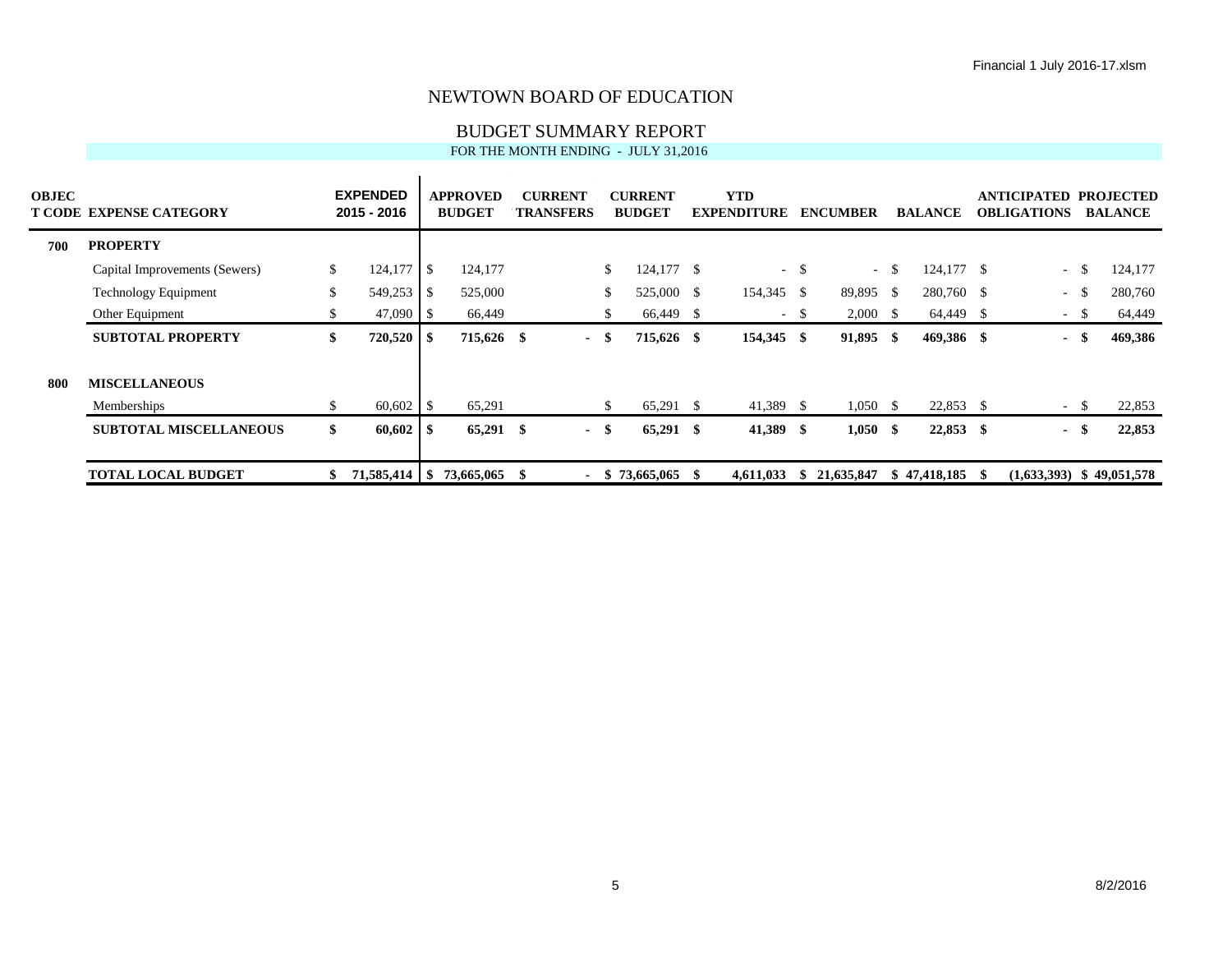## BUDGET SUMMARY REPORT

| <b>OBJEC</b>                   | <b>EXPENDED</b> | <b>APPROVED</b> | <b>CURRENT</b>   | <b>CURRENT</b> | YTD         |          | ANTICIPATED PROJECTED       |  |
|--------------------------------|-----------------|-----------------|------------------|----------------|-------------|----------|-----------------------------|--|
| <b>T CODE EXPENSE CATEGORY</b> | 2015 - 2016     | <b>BUDGET</b>   | <b>TRANSFERS</b> | <b>BUDGET</b>  | EXPENDITURE | ENCUMBER | BALANCE OBLIGATIONS BALANCE |  |

| <b>BOARD OF EDUCATION FEES &amp; CHARGES - SERVICES</b> | 2016-17<br><b>APPROVED</b><br><b>BUDGET</b> | <b>RECEIVED</b> | <b>BALANCE</b> | $\frac{0}{0}$<br><b>RECEIVED</b> |
|---------------------------------------------------------|---------------------------------------------|-----------------|----------------|----------------------------------|
| <b>LOCAL TUITION</b>                                    | \$30,800                                    | \$0.00          | \$30,800.00    | $0.00\%$                         |
| <b>HIGH SCHOOL FEES</b>                                 |                                             |                 |                |                                  |
| PAY FOR PARTICIPATION IN SPORTS                         | \$77,450                                    | \$0.00          | \$77,450.00    | $0.00\%$                         |
| <b>PARKING PERMITS</b>                                  | \$20,000                                    | \$0.00          | \$20,000.00    | $0.00\%$                         |
| <b>CHILD DEVELOPMENT</b>                                | \$8,000                                     | \$0.00          | \$8,000.00     | $0.00\%$                         |
|                                                         | \$105,450                                   | \$0             | \$105,450      | $0.00\%$                         |
| MISCELLANEOUS FEES                                      | \$2,750                                     | \$0.00          | \$2,750.00     | $0.00\%$                         |
| TOTAL SCHOOL GENERATED FEES                             | \$139,000                                   | \$0             | \$139,000      | $0.00\%$                         |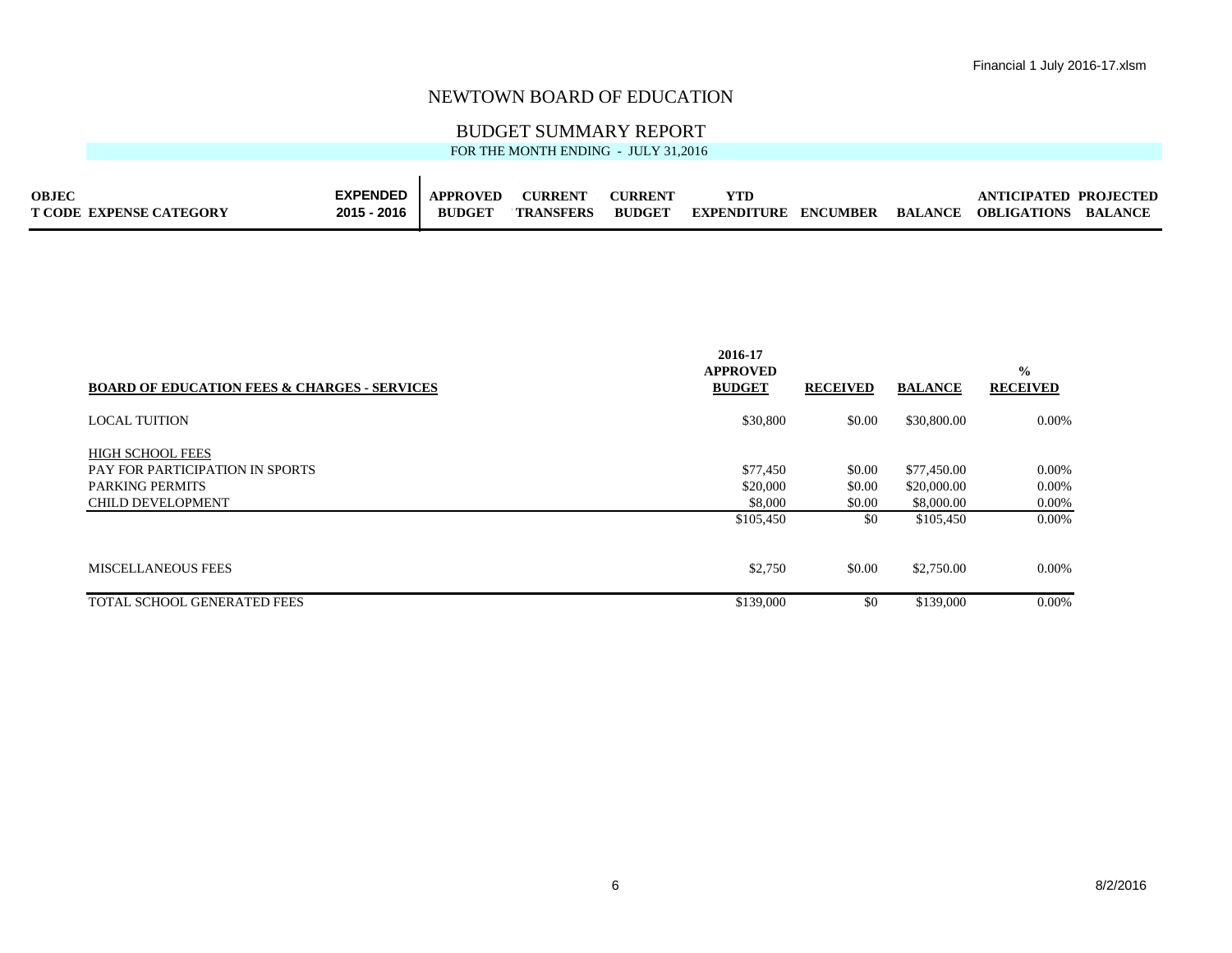## BUDGET SUMMARY REPORT

FOR THE MONTH ENDING - JULY 31, 2016

#### **OFFSETTING REVENUE INCLUDED IN ANTICIPATED OBLIGATIONS**

|     | <b>OBJECT EXPENSE CATEGORY</b>         |              | <b>BUDGETED</b>  |                      |               |                                | 1st ANTICIPATED Change From 1st 2nd ANTICIPATED FEB RECEIVED MAY EXPECTED |                    |               | <b>BALANCE</b> |
|-----|----------------------------------------|--------------|------------------|----------------------|---------------|--------------------------------|---------------------------------------------------------------------------|--------------------|---------------|----------------|
| 100 | <b>SALARIES</b>                        |              | (91, 331)        | $\mathbf{\hat{S}}$   | $\mathcal{S}$ | \$<br>$\overline{\phantom{a}}$ | -\$                                                                       | $-5$               | - \$          |                |
| 200 | <b>EMPLOYEE BENEFITS</b>               |              |                  | $\mathcal{S}$        |               |                                | $\mathcal{S}$                                                             | $\mathbf{\hat{S}}$ | $\mathcal{S}$ |                |
| 300 | PROFESSIONAL SERVICES                  |              | (71, 540)        |                      |               |                                |                                                                           | <sup>\$</sup>      | \$.           |                |
| 400 | PURCHASED PROPERTY SERV.               |              |                  |                      |               |                                |                                                                           |                    | \$            |                |
| 500 | OTHER PURCHASED SERVICES               | \$           | (1,470,522)      |                      |               |                                |                                                                           |                    |               |                |
| 600 | <b>SUPPLIES</b>                        |              |                  |                      |               |                                |                                                                           |                    |               |                |
| 700 | <b>PROPERTY</b>                        |              |                  |                      |               |                                |                                                                           | \$.                | \$.           |                |
| 800 | <b>MISCELLANEOUS</b>                   | \$           |                  | $\mathcal{S}$        | $\mathcal{S}$ | $\mathbf{\hat{S}}$             |                                                                           | $-5$               | $-5$          |                |
|     |                                        |              |                  |                      |               |                                |                                                                           |                    |               |                |
|     | <b>TOTAL GENERAL FUND BUDGET</b>       | $\mathbb{S}$ | $(1,633,393)$ \$ | $\mathcal{S}$        | -\$           | -\$                            | $-5$                                                                      | $-$ \$             | $-$ \$        |                |
|     |                                        |              |                  |                      |               |                                |                                                                           |                    |               |                |
|     |                                        |              |                  |                      |               |                                |                                                                           |                    |               |                |
| 100 | <b>SALARIES</b>                        |              |                  |                      |               |                                |                                                                           |                    |               |                |
|     | <b>Administrative Salaries</b>         |              |                  | -S                   |               | \$                             |                                                                           |                    | S.            |                |
|     | Teachers & Specialists Salaries        |              | (14,509)         | $\mathbf S$          | $\mathcal{S}$ | \$                             | $\mathcal{S}$                                                             | $-$ \$             |               |                |
|     | <b>Early Retirement</b>                |              |                  | $\mathcal{S}$        |               | \$                             |                                                                           |                    |               |                |
|     | Continuing Ed./Summer School           |              |                  |                      |               |                                |                                                                           |                    |               |                |
|     | Homebound & Tutors Salaries            |              |                  |                      |               |                                |                                                                           |                    |               |                |
|     | <b>Certified Substitutes</b>           |              |                  |                      |               |                                |                                                                           |                    |               |                |
|     | Coaching/Activities                    |              |                  |                      |               |                                |                                                                           |                    |               |                |
|     | Staff & Program Development            | \$           |                  | $\mathcal{S}$        |               |                                |                                                                           |                    |               |                |
|     | <b>CERTIFIED SALARIES</b>              | S.           | $(14,509)$ \$    | $\mathcal{S}$        | $-5$          | \$                             | $-$ \$                                                                    | $-$ \$             | - \$          |                |
|     | Supervisors/Technology Salaries        | S.           |                  | $\mathbf{\hat{S}}$   |               | \$.                            |                                                                           |                    |               |                |
|     | Clerical & Secretarial salaries        |              |                  | $\mathcal{S}$        |               | $\mathcal{S}$                  |                                                                           |                    |               |                |
|     | <b>Educational Assistants</b>          |              | (17, 599)        |                      | $\mathcal{S}$ | \$                             | $\mathcal{S}$                                                             | $-5$               |               |                |
|     | Nurses & Medical advisors              |              | (1,807)          |                      |               | $\mathcal{S}$                  | $\mathcal{S}$                                                             | $-$ \$             |               |                |
|     | Custodial & Maint Salaries             |              |                  |                      |               |                                |                                                                           |                    |               |                |
|     | Non Certified Salary Adjustment        |              |                  |                      |               |                                |                                                                           |                    |               |                |
|     | Career/Job salaries                    |              |                  |                      |               |                                |                                                                           |                    |               |                |
|     | <b>Special Education Svcs Salaries</b> |              | (57, 416)        |                      | -S            | -\$                            | $\mathcal{S}$                                                             | \$                 |               |                |
|     | Attendance & Security Salaries         |              |                  |                      |               |                                |                                                                           | \$                 |               |                |
|     | Extra Work - Non-Cert                  |              |                  |                      |               |                                |                                                                           |                    |               |                |
|     | Custodial & Maint. Overtime            |              |                  |                      |               |                                |                                                                           |                    |               |                |
|     | Civic activities/Park & Rec            |              |                  | $\mathbf{\hat{S}}$   |               | \$.                            |                                                                           |                    |               |                |
|     | NON-CERTIFIED SALARIES                 | \$           | $(76,822)$ \$    | $\mathcal{S}$        | $-5$          | $\mathbf{\hat{S}}$             | $-5$                                                                      | $-5$               | $-$ \$        |                |
|     | <b>SUBTOTAL SALARIES</b>               | \$           | $(91,331)$ \$    | \$<br>$\blacksquare$ | $-$ \$        | $\mathbf{\$}$                  | $-$ \$                                                                    | $-$ \$             | $-$ \$        |                |